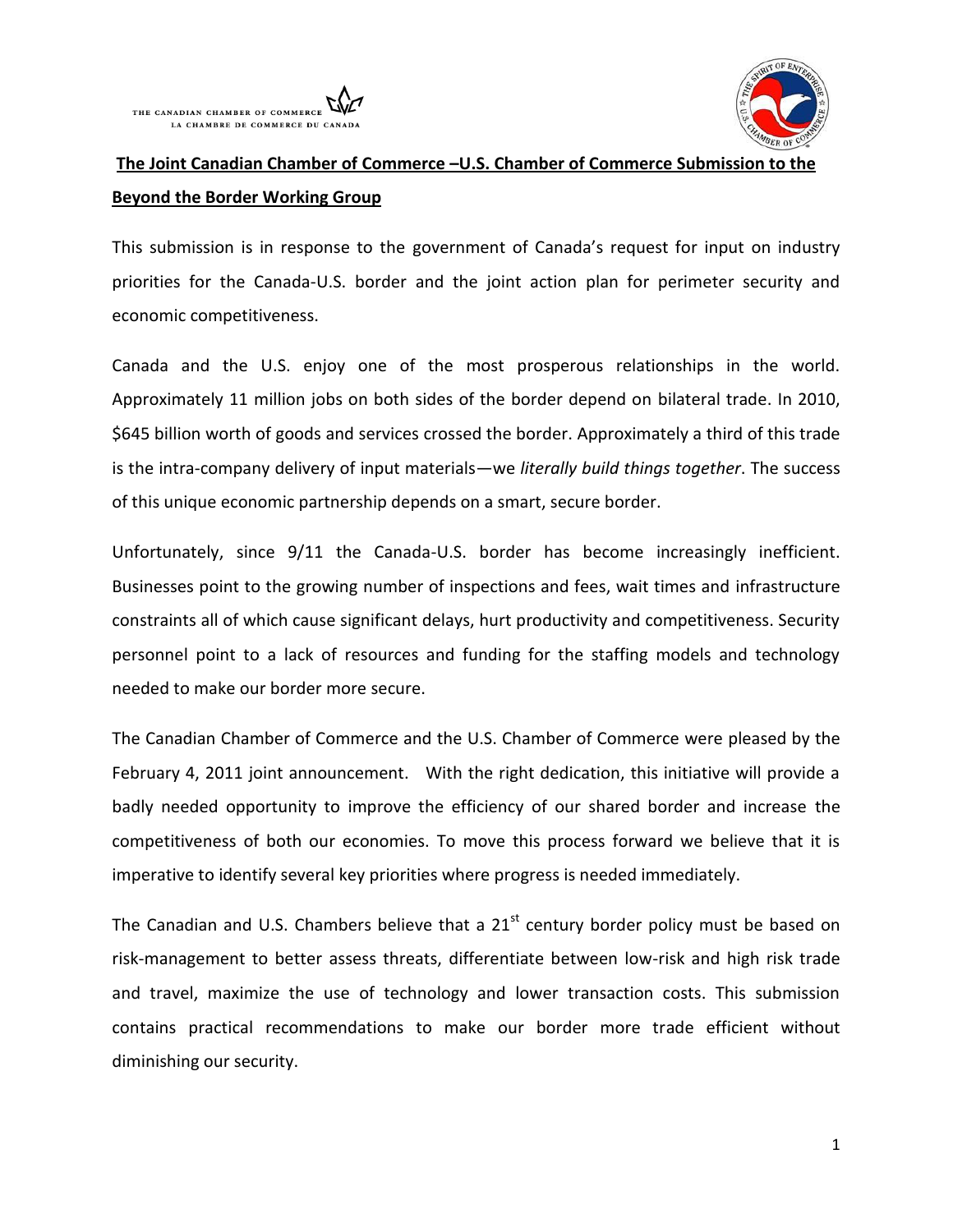



# **Centralization and Oversight**

The Canada-U.S. border has become smothered in different policies, regulations and procedures. Current border processes involve intersections between various government agencies each with individual requirements and responsibilities. There is no one agency that holds full responsibility for the border. A host of different agencies and departments execute their mandates there, reporting to different leaders and measuring success by different standards. To effect change, Canada and the U.S. need leadership to ensure the adoption of appropriate policies and efficient allocation of resources and at a level which incorporates all relevant departments and agencies.

While the creation of the Beyond the Border Working Group is a positive step in the right direction, a senior level committee is needed to provide oversight and coordinate crossjurisdictional implementation of the resulting action plan.

A temporary cabinet-level border subcommittee should be created and specifically empowered to review border process and streamline operations where possible. This subcommittee would not only provide leadership but would have the authority to task relevant agencies with full reviews of existing and envisioned border procedures. While we do not envision this subcommittee to be a permanent structure, its existence would prove beneficial during the initial stages of implementation of a new border framework.

To understand how to improve the efficiency of the border, we must first have an excellent understanding of existing border operations. The cabinet subcommittee should also spearhead the development and centralization of border related metrics and serve to monitor progress of efforts to improve the efficiency and security of the border.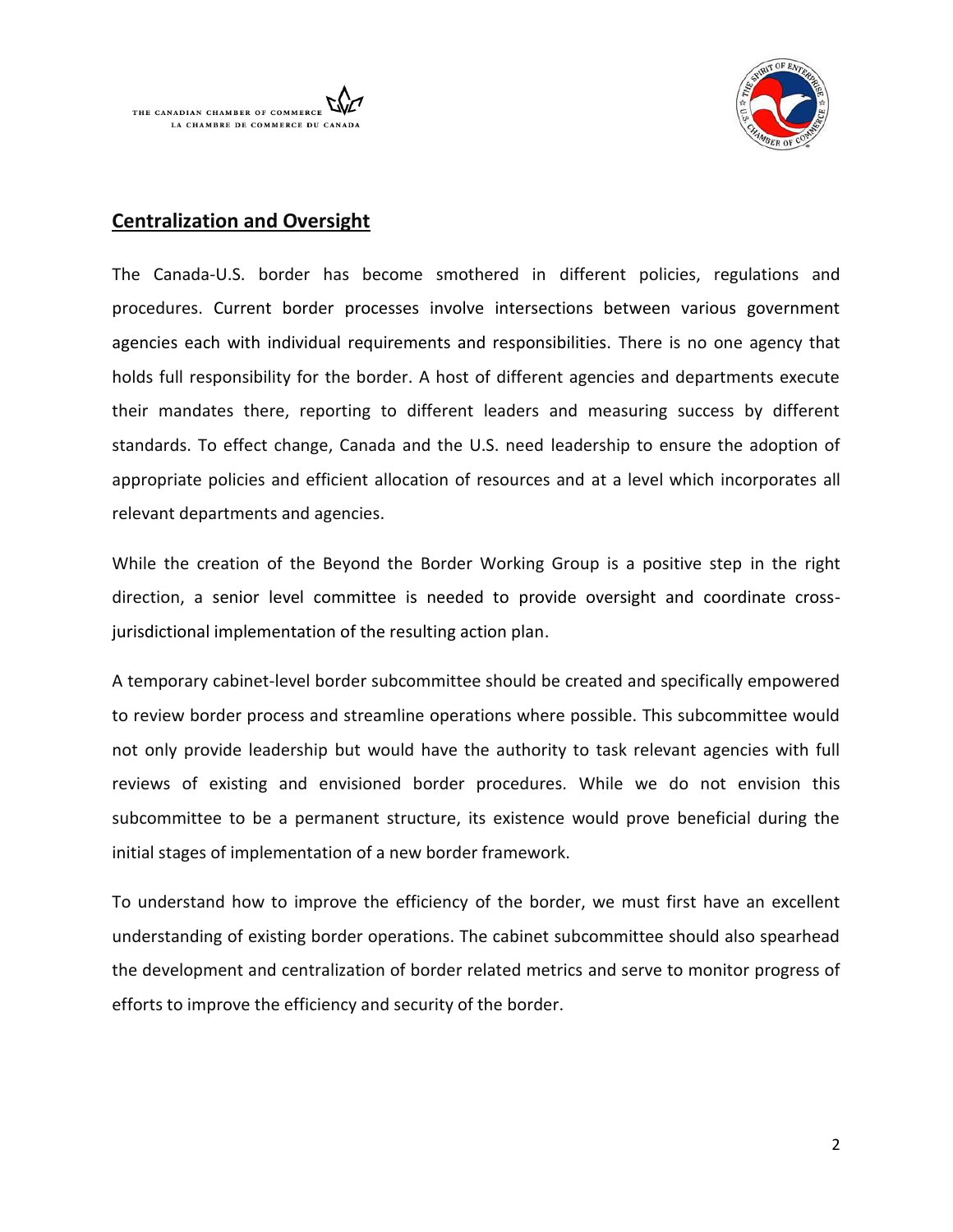



# *Key Deliverables:*

- 1. Create a temporary cabinet-level subcommittee to provide centralized oversight and to review border operations across various government departments.
- 2. Increase border-related metrics to identify existing border policies and limitations so as to increase border efficiency.
- 3. Undertake a review of border processes with the goal of removing redundancies where possible.

# **Procedures and Operations**

Aside from centralized leadership, there is a real need to review border operations and procedures to ensure that the border is operating at peak efficiency. It is imperative that the Canada-U.S. border separate "trusted" trade and travel from high risk goods and people. Over the years various programs have been developed with this in mind, however unnecessary overlap is eroding many of the potential benefits. North American firms are also concerned by complex border procedures and inefficient staffing models. The following is a list of some of the most critical areas in need of attention.

# **Improving Trusted Shipper and Trusted Traveller Programs**

# *Trusted Shipper*

Trusted shipper and trusted traveller programs such as Free and Secure Trade( FAST), Partners in Protection (PIP), NEXUS, Customs Self-Assessment (CSA) and Customs-Trade Partnership against Terrorism (C-TPAT) allow government agencies to focus their resources where they are most needed—unknown trade and travel. Unfortunately, participation in these programs can be difficult, the costs remain high and the benefits can be limited. For example, certification as a trusted shipper can take years and cost hundreds of thousands of dollars in upfront costs. In the long term, continue compliance in these programs often requires oversight by dedicated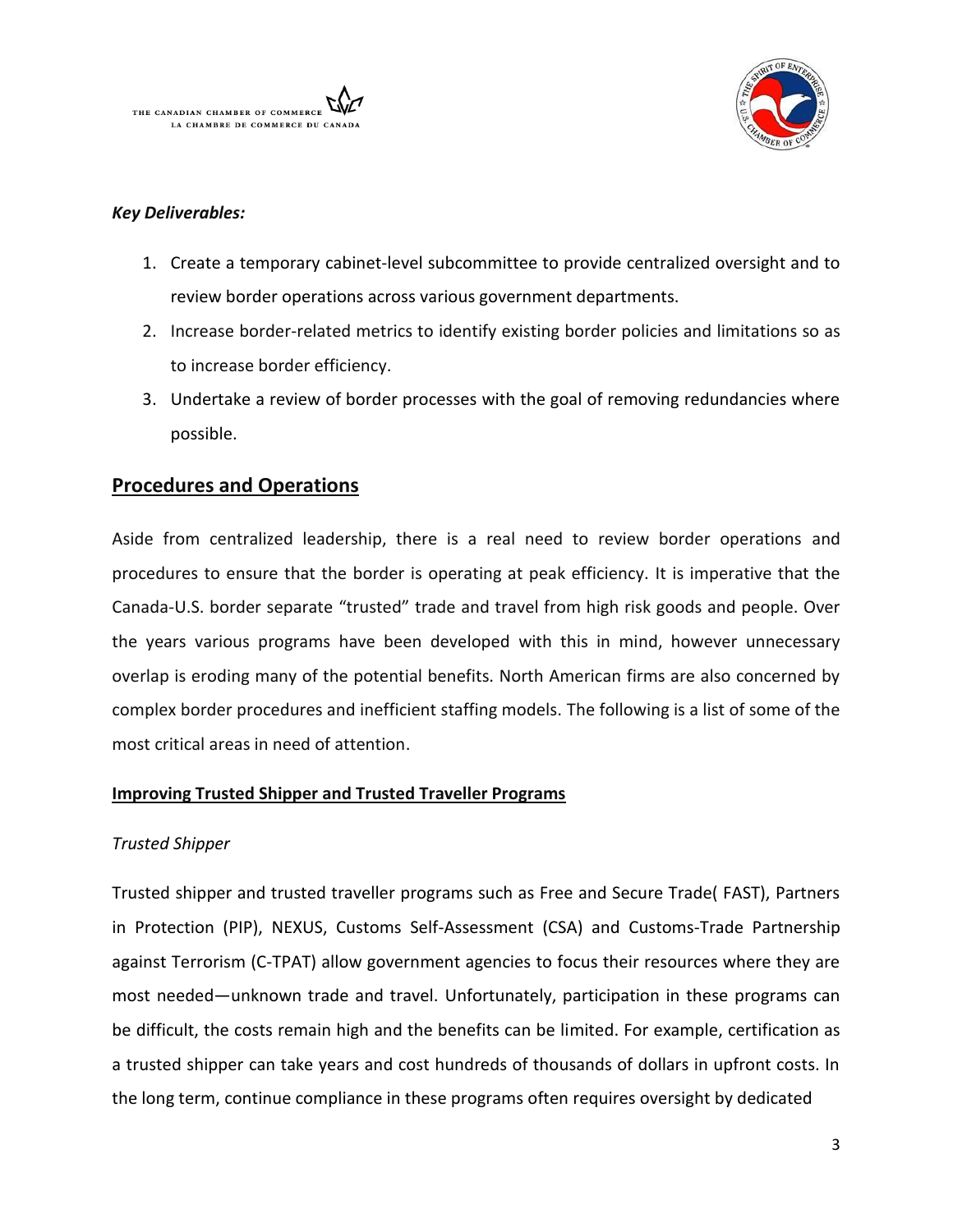



staff. To make matters worse, despite paying for membership in multiple programs, companies are still subjected to costly inspections. In one instance a company reported having to pay over \$1 million because of increased security measures, participation dues and border fees. Furthermore, many of these programs are created for big business and are not viable options for small- and medium-sized enterprises. One way to make these programs more accessible to smaller firms is by creating a single window for them to access information about border and trade issues.

Another way to improve the benefits of trusted trader programs is to align interagency requirements between Canada and the U.S. Overlap in these programs in areas like risk assessment, client interactions and program conditions complicates participation. Integrating these programs would reduce redundancies and help to streamline processes. Mirror programs, such as C-TPAT and PIP, should only require one application and fee for both programs since U.S. and Canadian customs already share and cooperate on aspects of cross-border trade security.

Harmonization of trusted trader programs would further assist both border agencies to streamline and reallocate resources from managing lower risk cross-border trade and focus on higher risk transactions. Resources could also be rationalized towards joint security initiatives in order to better serve bi-national security interests and to more adequately meet global security challenges common to both countries.

There are other issues that can be addressed. Currently, other than with CBSA's CSA program less-than-truckload (LTL) carriers are not able to participate in trusted shipper programs unless all shipments on the trailer originate from trusted importers. For example, LTL carries are unable to access FAST lanes because doing so would require the driver, the carrier and all shipments to be FAST compliant. This presents a challenge for courier companies and others that send small packages across the border. Our governments should strike a working group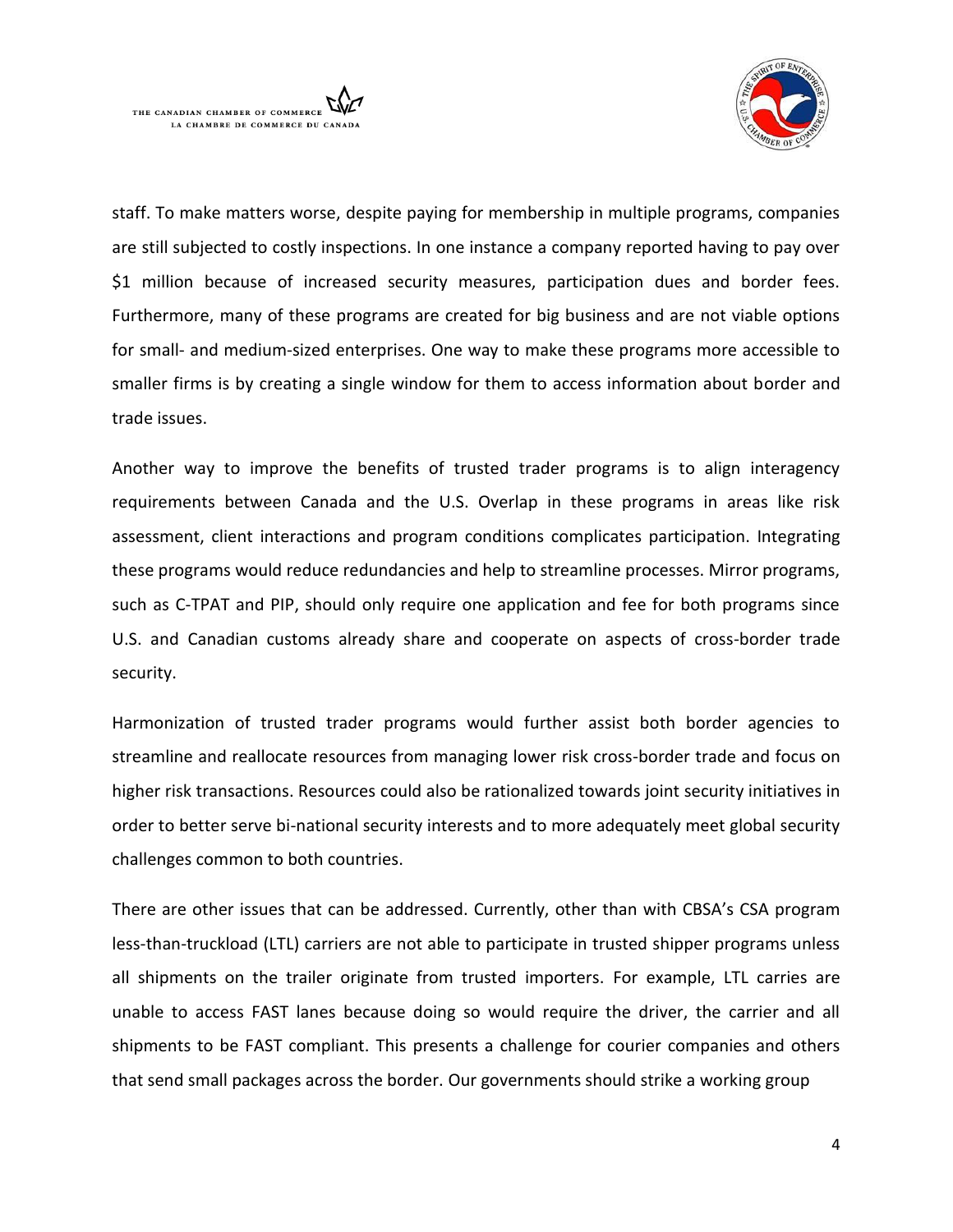



comprised of relevant government and industry stakeholders to examine the feasibility of expanding the trusted shipper benefits to LTL carriers. One way that this might be accomplished is by using one hour using prearrival notification to assess the risk levels associated with shipments before arrival at the border. There is also a need for trusted shipper programs designed for companies regulated by government agencies besides CBSA and CBP, such as lowrisk food importers from Canada and the United States. The inclusion of other agencies like the Canadian Food Inspection Agency and the U.S. Food and Drug Administration would provide incentive to more companies to join these programs.

Finally, businesses continue to express concern about direct fees for using the border. For example, this year the proposed U.S. federal budget included a new passenger inspection fee for Canadian air passengers flying to the U.S. Another example is the U.S. Animal and Plant Health Inspection Service (APHIS) fee which is applied to all shipments entering the U.S. but whose revenue is used to cover the cost of agricultural inspections. There is also the U.S. Merchandise Processing Fee (MPF) which is charged on most U.S. imports including direct imports from Canada that are accompanied with NAFTA certificates of origin. Although most direct imports from Canada, including goods of Mexican origin, are eligible for MPF exemptions, the cost, complexity and time required to obtain such NAFTAs outweigh the value of the MPF exemption. The United States is the only NAFTA partner that charges importers MPF. What is worse is that these fees are applied to trusted trader and travellers who have already paid for certification as low-risk traffic. Any fees levied at the border must be directly tied to related services and not funnelled into general revenue. In addition, trusted trader and travellers should be granted some relief from these fees. Removing these fees will not only reduce the administration burden associated with the collection of fees but will also increase the amount of revenue available to industry to conduct R&D.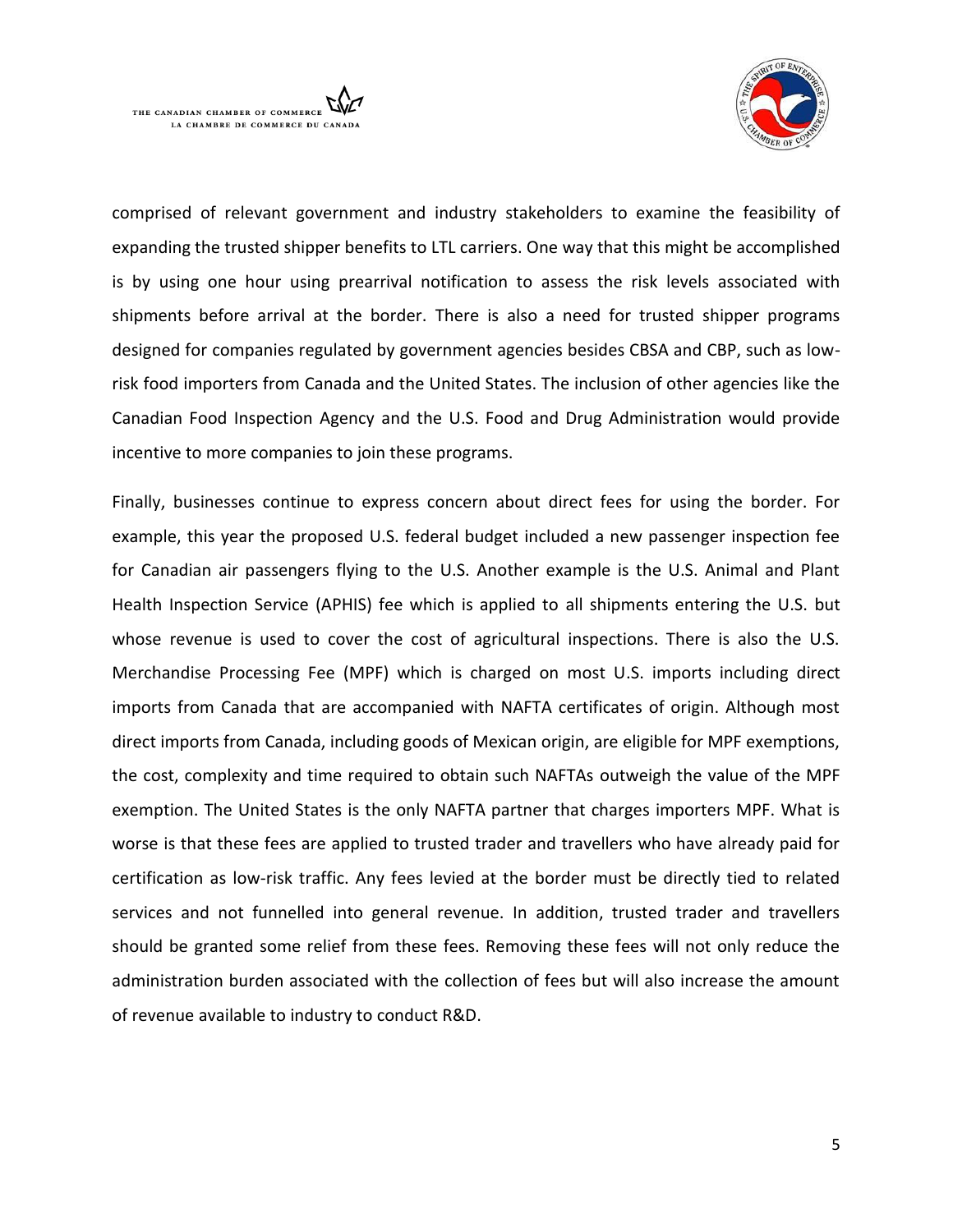



# *Trusted Traveller*

While, NEXUS is an excellent way to improve the flow of trusted travellers across the Canada-U.S. border, the program remains underutilized. There is a need for greater marketing of NEXUS and continued expansion of the benefits of participation. For example, the Canadian government has launched a program which allows NEXUS card holders to fast-track domestic security lines at certain Canadian airports. This is a welcome initiative that should be expanded beyond the current limited number of participating airports.

Another way to improve the benefits of participation is to make NEXUS more transparent. For example NEXUS cards can be revoked or renewals denied without explanation. Granting card holders the option for appeal would make the program fairer without jeopardizing security.

NEXUS also has a role to play in improving the visa process for business travellers. Despite being regulated under NAFTA, the temporary entry of professionals continues to present problems. There are four criteria for temporary entry permits under NAFTA: traders or investors, professionals, intra-company transferees and business visitors. While rules are in place governing entry requirements, the growing red tape associated with temporary entry permits is an ongoing concern to businesses. The voluntary expansion of NEXUS to contain visa requirement information in its database would allow quick access by border agents to the necessary documentation for approval and verification. This would speed up processing times without reducing security.

# *Key Deliverables:*

1. Put in place goals and metrics to ensure that participation in trusted shipper and traveller programs brings tangible commercial benefits.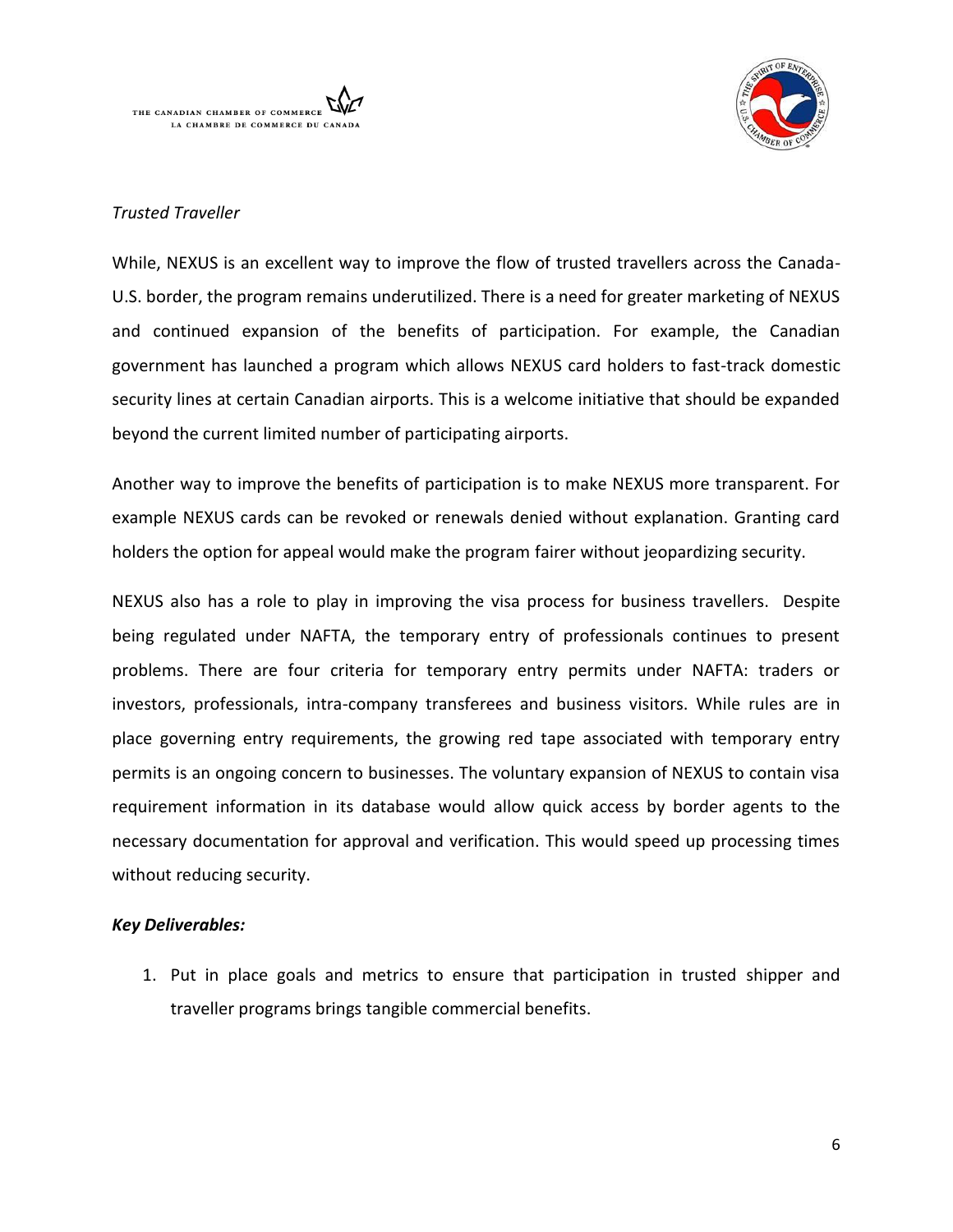



- 2. Strike a bi-national working group to examine ways to expand the benefits of trusted trader programs to LTL carriers including the use of prearrival notifications for risk determination.
- 3. Create a trusted shipper program for small- and medium-size enterprises and ensure that existing programs are more accessible to smaller firms.
- 4. Ensure that border fees are directly tied to related services and not funnelled into general revenue and that MPF are removed or minimized for U.S.-bound shipments and for U.S. importers.
- 5. Expand CBP's Importer Self Assessment program to align more closely with the benefits offered by CBSA's CSA program.
- 6. Fully harmonize PIP and C-TPAT and extend the use of FAST lanes to PIP participants. Full benefits should be available to all approved companies and should be recognized across all government agencies to eliminate duplicate programs.
- 7. Create a pilot program to expedite the processing of goods that are regulated by other government departments and reduces border dwell time and risk of inspection holds.
- 8. Increase the marketing of NEXUS and examine ways to improve the benefits of participation. This includes the expansion of the NEXUS programs to include a voluntary option for business travelers who need NAFTA visa approval work in either country.

# **Preclearance**

Many border processes can be accomplished just as efficiently offsite such as risk assessment and product health and safety inspections. Canada and the U.S. currently collaborate on preclearance options for the air mode which has been met with success. However, the preclearance options should be expanded to include other modes of transportation and passenger travel. Preclearance can also be conducted at processing and manufacturing facilities where goods are often sealed before arrival at the border. These goods could be inspected and sealed before being loaded on pre-cleared, sealed trucks. As well, truck, rail cars and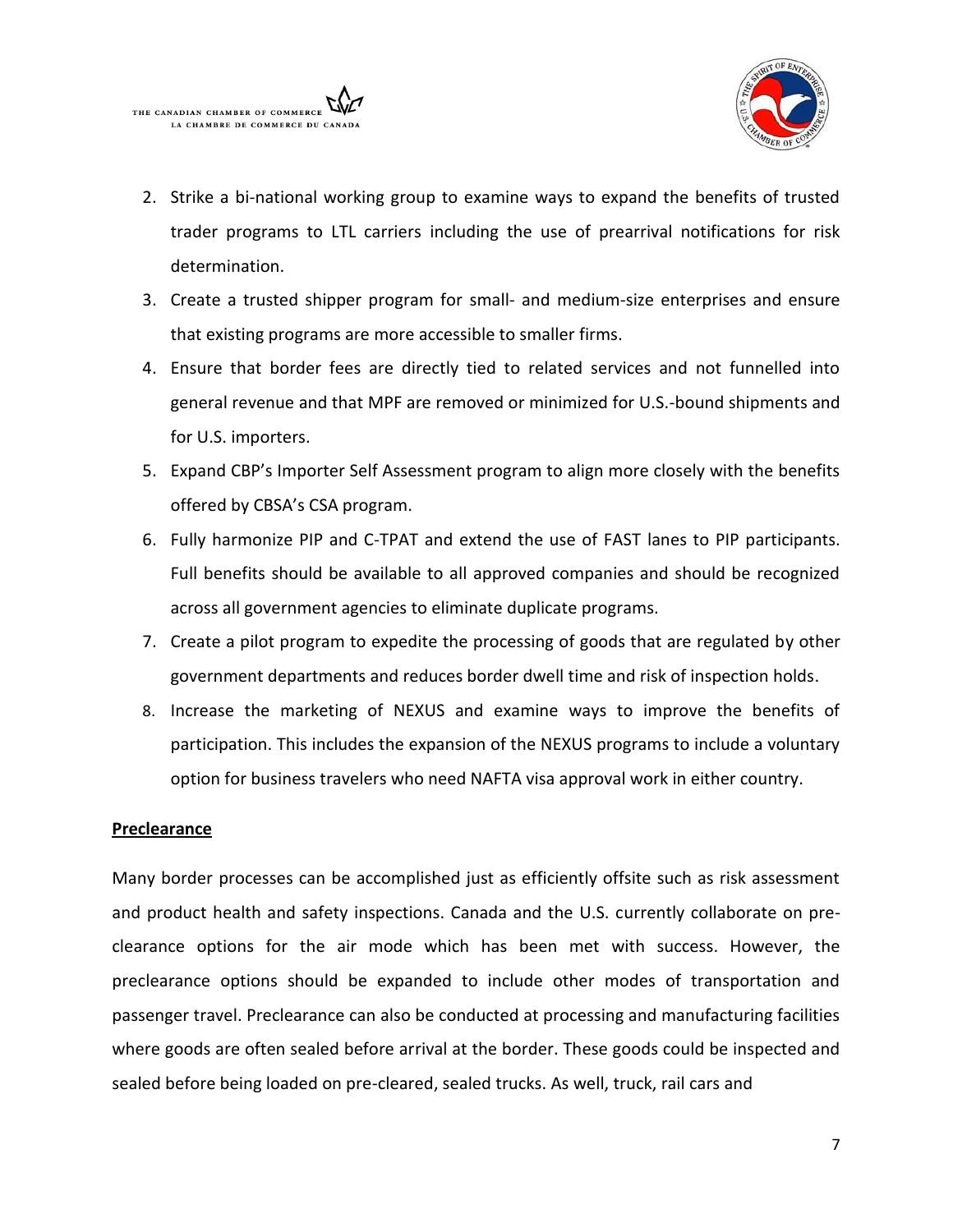



intermodal containers can be precleared in bonded carrier facilities at trip origins. These trucks, rail cars and containers can be expedited across the border through prearrival notification that includes data on the shipment and if the seal is still intact.

To reduce congestion at border crossings, both governments should examine the feasibility of conducting certain inspections away from the border. For example, thanks to demonstrated rail controls, CBSA allows rail import inspections to be conducted at destination terminals. This means that Canadian bound containers that have been vetted by CBP in the U.S. are tracked by CBSA and not inspected again until they arrive at the Canadian destination. This uninterrupted flow expedites trade, yet the same practice is not in place for U.S. bound goods. Containers arriving in Canada and bound to the U.S. must undergo inspection by CBP at the border. Another example that streamlines import inspections away from the border to the importers' facilities is the Canadian CSA program. CSA pre-identifies low-risk importers so that once accredited as a CSA member, they are no longer required to clear customs at the border and are instead allowed to clear customs at the importers' facilities. CSA also allows the approved CSA importer to make monthly payments of duties and taxes to CBSA, further freeing up CBSA resources to deal with higher risk transactions. Together these measures allow CBSA to reallocate its resources to higher-risk importers and shipments. From a perimeter security perspective, a CSA-like program in the United States would further allow U.S. border resources to streamline their cross-border functions by focussing on higher risk transactions and reallocating resources towards perimeter security activities*.* While some limited programs exist such as the Automated Line Release, it is difficult for shippers to get new participation and more comprehensive programs for various modes are desired.

# *Key Deliverables:*

1. Continue to invest in preclearance facilities and programs.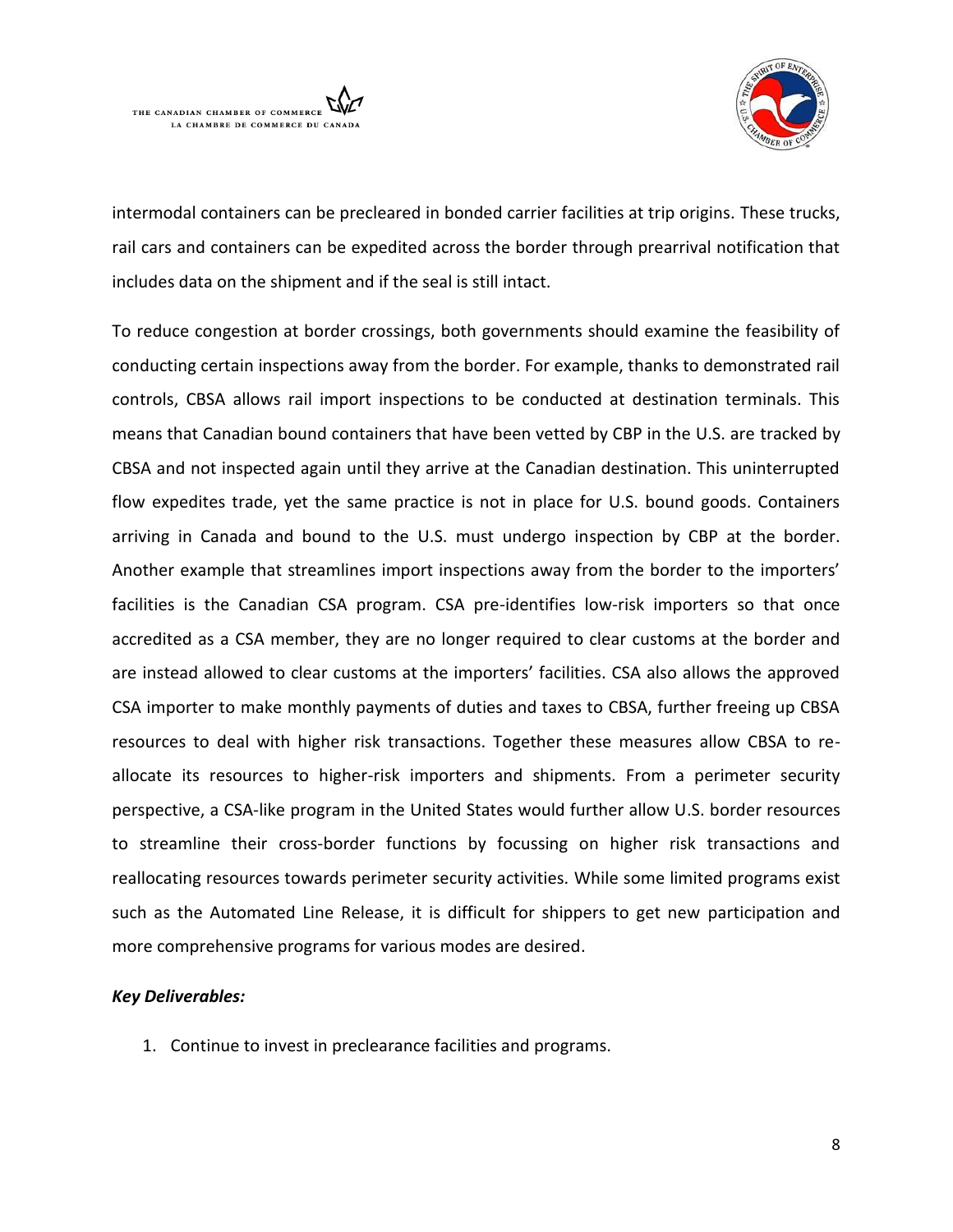



- 2. Put in place a preclearance process for trusted traders for manufactures and food processors with a pilot program run by CFID, FDA and USDA.
- 3. Put in place a process for truck and rail preclearance where Canadian or U.S. originated freight can be precleared at the carriers' bonded origin facility.
- 4. Put in place a process for preclearance and inspection at the first North American port of arrival for import containers.

# **Staffing Models and Service Standards**

A secure and trade efficient border is critical to the well-being of the Canadian economy. While there has been some progress in recent years, businesses continue to be concerned with the fact that not all border booths are operating during peak commercial and tourist travel times causing lengthy wait times. Also of concern is the variation in service commitments and standards, particularly at major crossings. Traffic patterns—especially for commercial traffic are largely predictable. It is these patterns and not time of day that should drive staffing models. Improved staffing models must be coupled with more effective training for customs officials.

More border crossings offering 24 hours of service will improve Canadian competitiveness by lowering transaction and transportation costs for Canadian businesses. Also of concern is the need for additional services—such as secondary inspectors—to be onsite as necessary. As the U.S. and Canada move forward with single window multi-agency processing, it is critical that the range of other government departments that can effect shipments have the necessary representation to mitigate any shipment holds or inspections issues as they occur. Increasing the hours of service offered by other government departments that conduct inspections at border crossings such as CFIA and FDA would bring significant benefits to businesses shipping goods that require inspections by these other departments.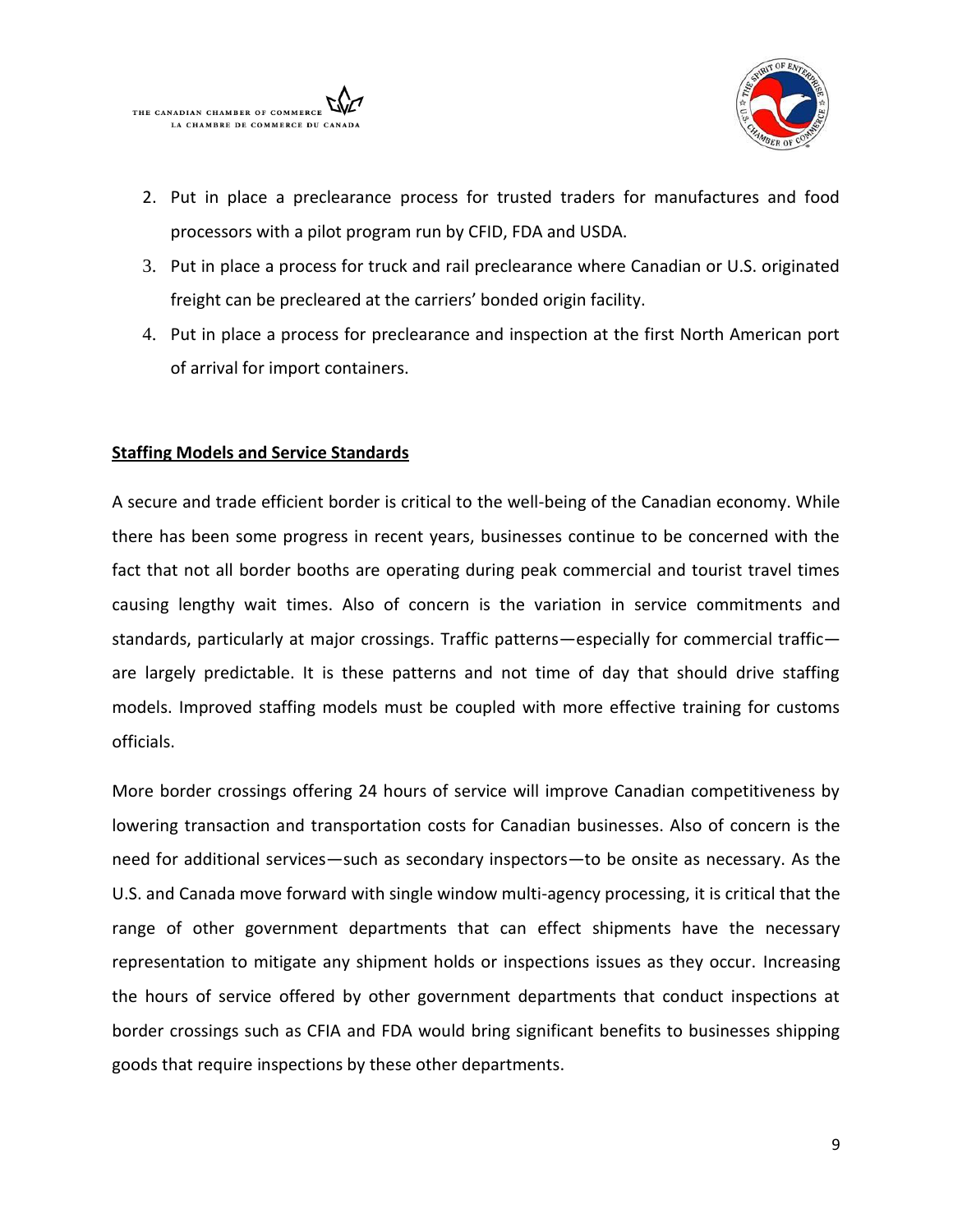



Reducing processing overlap at many ports of entry would not only help to streamline operations but would also have a positive effect on operating costs. For example, the Canadian government should work with the U.S. to develop appropriate staffing models for preclearance processes at Canadian airports. Canadian airports have found that additional preclearance flights are often denied due to CBP staffing constraints. Properly addressing the processing overlap between CBP and CATSA could alleviate some of these constraints. For example, a bag leaving Canada for the U.S. is first screened by Canadian officials and then rescreened by U.S. officials. Removing such redundancies and improving coordination between the relevant border agencies would not only allow agencies to work more cohesively to address security concerns but would also significantly improve the movement of people and goods at ports of entry.

# *Key Deliverables:*

- 1. Put in place real-time and accurate wait-times measurement system at all major ports of entry.
- 2. Work with the relevant agencies in both Canada and the U.S. to develop accurate staffing models and officer training for border services that reflect and respond to demand.
- 3. Undertake a high-level review of joint process border processes, particularly at Canadian airports with full participation by the relevant agencies and departments.

# **Border Contingency Plan**

There are many factors that could lead to a partial or complete closure of the border including disruption due to weather, the outbreak of a pandemic or a terrorist attack. A massive closure of the border would have major effects on economic stability and the integrity of North American supply chains.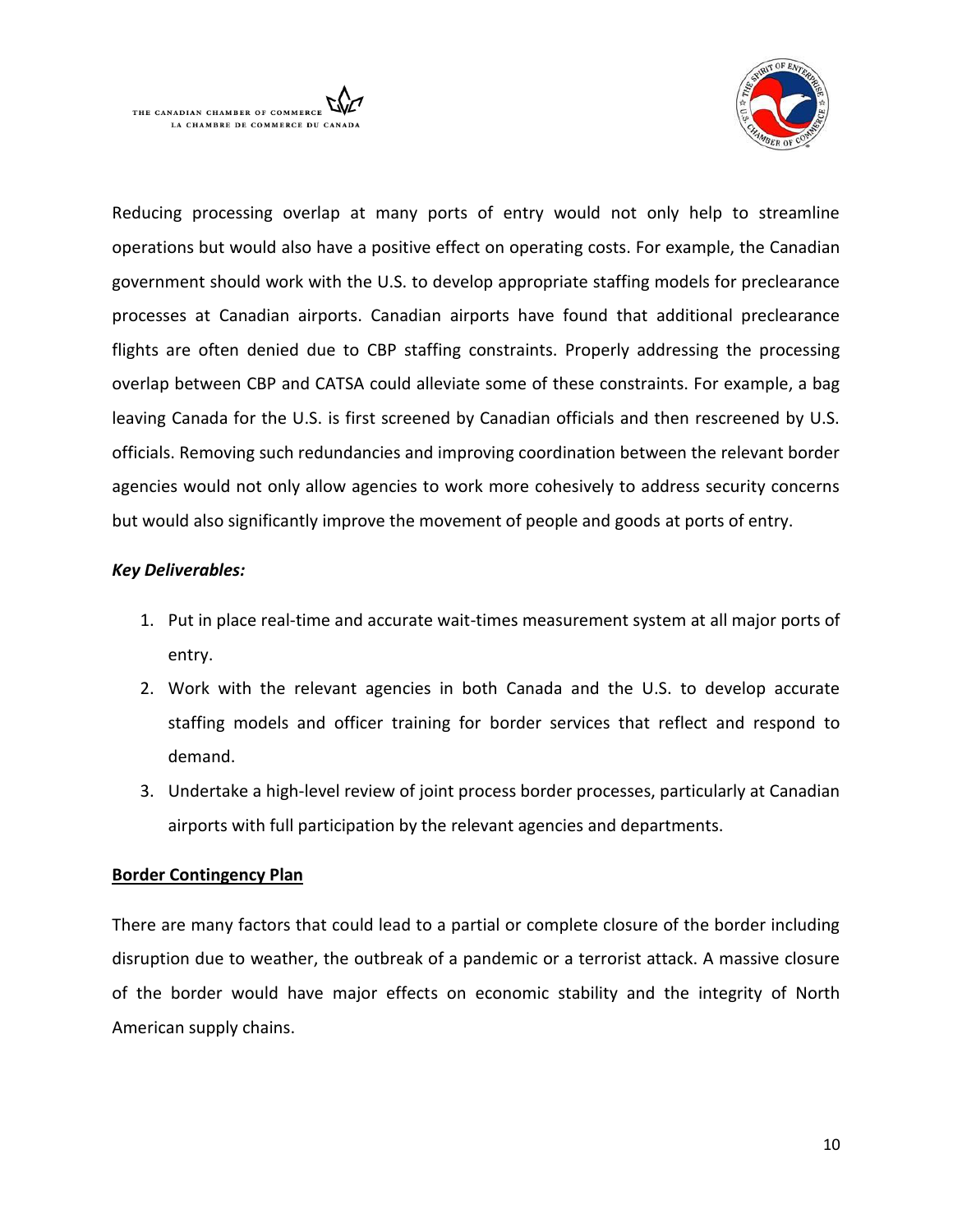



The Canadian government is in the process of putting in place a border contingency plan. While this is a welcome initiative, the Canadian government must continue to work with CBP on the development of a joint contingency plan. Both governments must work together and with relevant stakeholders to finalize a bilateral contingency plan and communications strategy.

# *Key Deliverables:*

1. Immediately put in place a joint contingency plan to address a partial or complete closure of the Canada-U.S. border.

# **Alignment and Simplification of Customs Practices and Procedures**

Redundant, unclear, inefficient, and unpredictable customs procedures and practices add financial costs and delays by increasing processing times, the frequency of inspections and adding confusion about admissibility requirements. Reducing these redundancies and improving efficiencies will greatly improve border operations and lower transaction costs. Both governments should work with industry to streamline these processes and improve the predictability and transparency of border operations.

Many of these policies and procedures are designed to meet similar security and commercial compliance issues. For example, both countries use border agencies to interdict on behalf of other government departments and both countries use similar technology for risk assessment. Unfortunately, minor differences in inspection criteria, regulations and approaches add unnecessary burdens and delays at the border.

While both governments continue to modernize protocols and procedures, they must look for areas to align and streamline these processes. Doing so would reduce the burden felt by traders and travellers while speeding up the clearance process.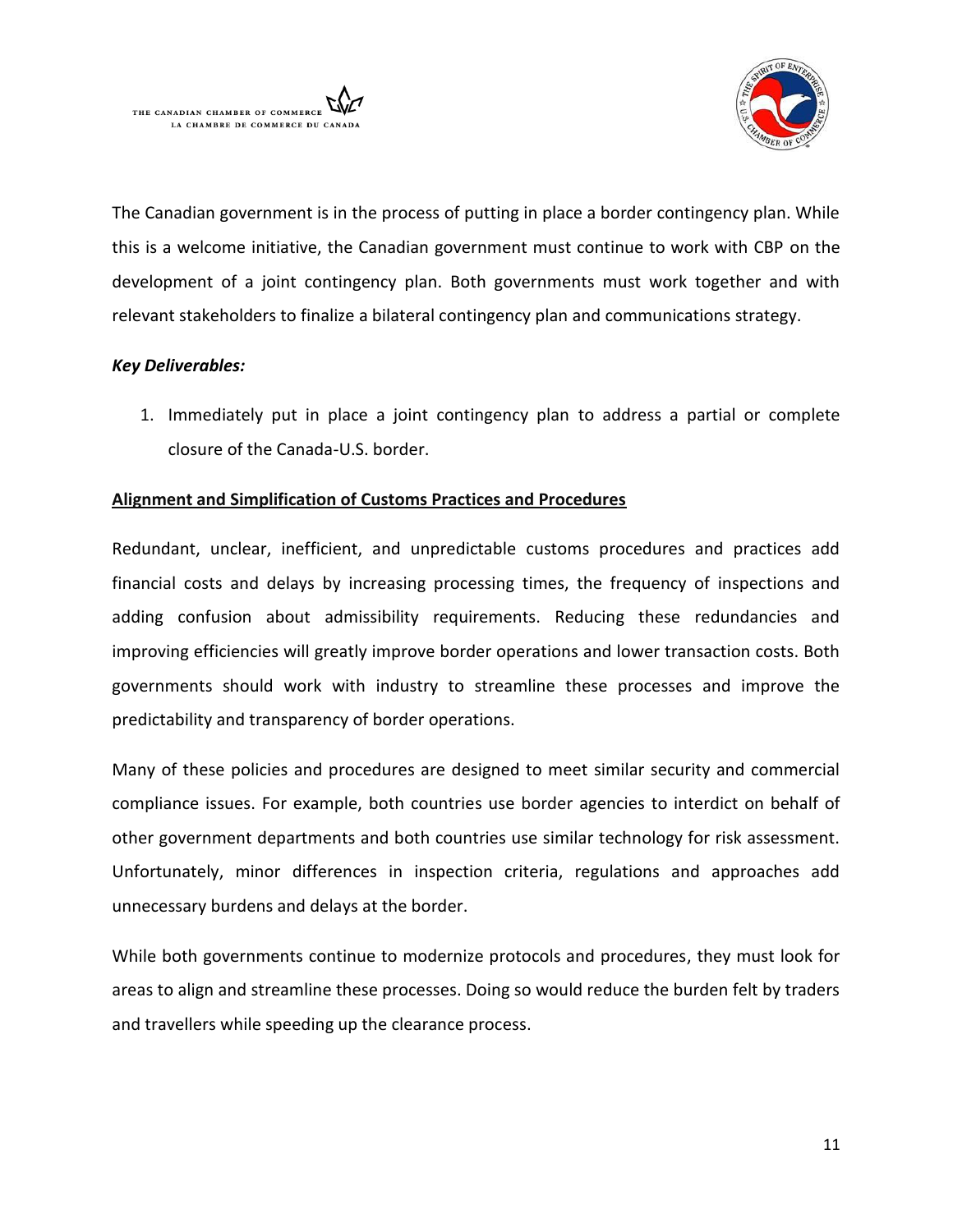



# *Simplifying requirements:*

Since 9/11 there has been significant layering of reporting requirements and administrative processes. Simplifying these requirements or removing outdated practices would greatly improve the flow of goods across the border. For example, the original Low-Value Shipments (LVS) process was developed to address the growing global demand for expedited packaged shipment of low-value goods. However, the current administrative processing in the accounting of LVS serves virtually no purpose and is an unnecessary burden to businesses. For example, the requirement of classifying goods to a 10-digit HS classification is unnecessary, making the customs clearance process for LVS shipments into Canada overly complex.

Similarly, the Power of Attorney (POA) requirements for LVS importers into Canada are overly complex and inefficient. Many LVS arriving in Canada are brought in by one-time commercial importers without a customs broker. For these small, one-time importers the POA requirements are onerous.

# *Electronic reporting of imports and exports:*

The move towards electronic reporting of imports and exports for risk assessment purposes is an initiative welcomed by the trade community. However, as both governments move towards electronic collection of data, they must ensure that other government departments with border mandates are involved in this process. The lack of a single electronic system for reporting import and export means that businesses are required to submit duplicate reports to multiple agencies, sometimes in different formats.

While Canada is moving towards the adoption of single window framework, thus far, progress has been disappointingly slow. Canada's Other Government Department (ODG) Single Window Initiative has the potential to greatly increase the efficiency of cross-border trade and to reduce the red tape burden. The continued delay with ODG Single Window is frustrating businesses on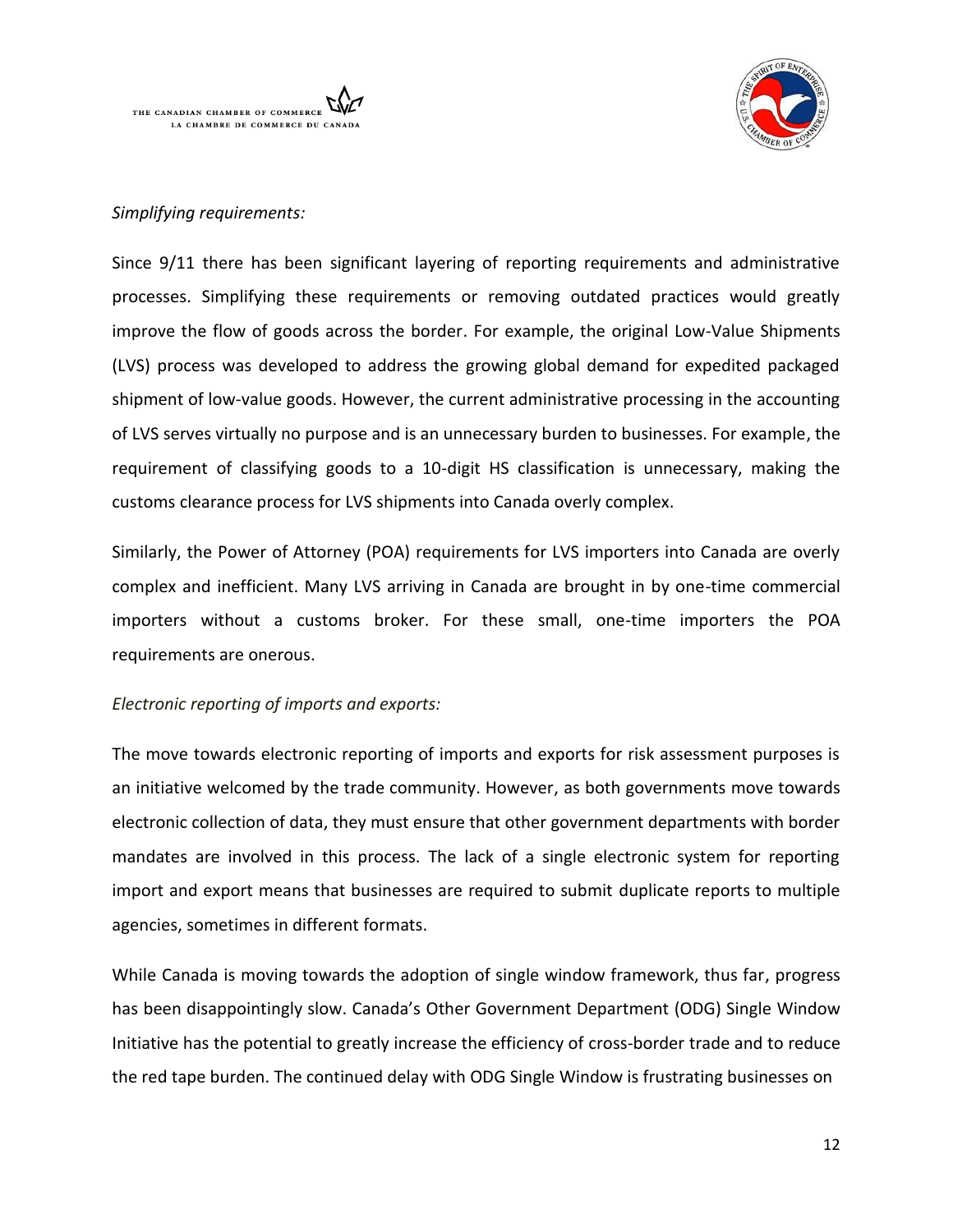



both sides of the border. The U.S. has experienced similar challenges with their own programs. It is very important that both governments get these important initiatives up and running as soon as possible.

# *Aligning requirements*

In many instances, minor differences in customs policies impose unnecessary burdens on North American businesses. Both the Canadian and American governments should undertake a documentation review with the goal of aligning and simplifying requirements wherever possible. This applies to the need to harmonize U.S. and Canadian authorities' interpretations of HTS codes applicable to goods to the first six digits of HTS. Although the first six digits of U.S. and Canadian HTS codes are supposed to be harmonized in terms of chapter names and titles, differing interpretations of the same HTS code is difficult to manage and inefficient for crossborder trade purposes.

Minor variations in policies are also a problem for cross-border business. For example, there are currently differing benchmarks for CBSA and CBP import values. CBSA's Courier Import Release Order threshold is \$20CND while the CBP equivalent is set at \$200USD. Similarly, the current CBSA threshold for high value shipments is set at \$1,600CND compared to the U.S. limit of \$2,000USD. Increasing, the Canadian threshold to match the U.S. value would streamline the process and increase the efficiency of clearing higher-valued shipments.

There are other areas that are also in need of attention. For example, shipments arriving at a Canadian port and headed to a U.S. destination are inspected by Canadian officials upon arrival in North America and again by American officials at the border. A true North American perimeter approach to international container inspections is needed. One way that this can be accomplished is by expanding the Container Security Initiative and Joint Targeting Initiative to allow the inspection of containers at the first port of entry without the need for a second inspection at the border.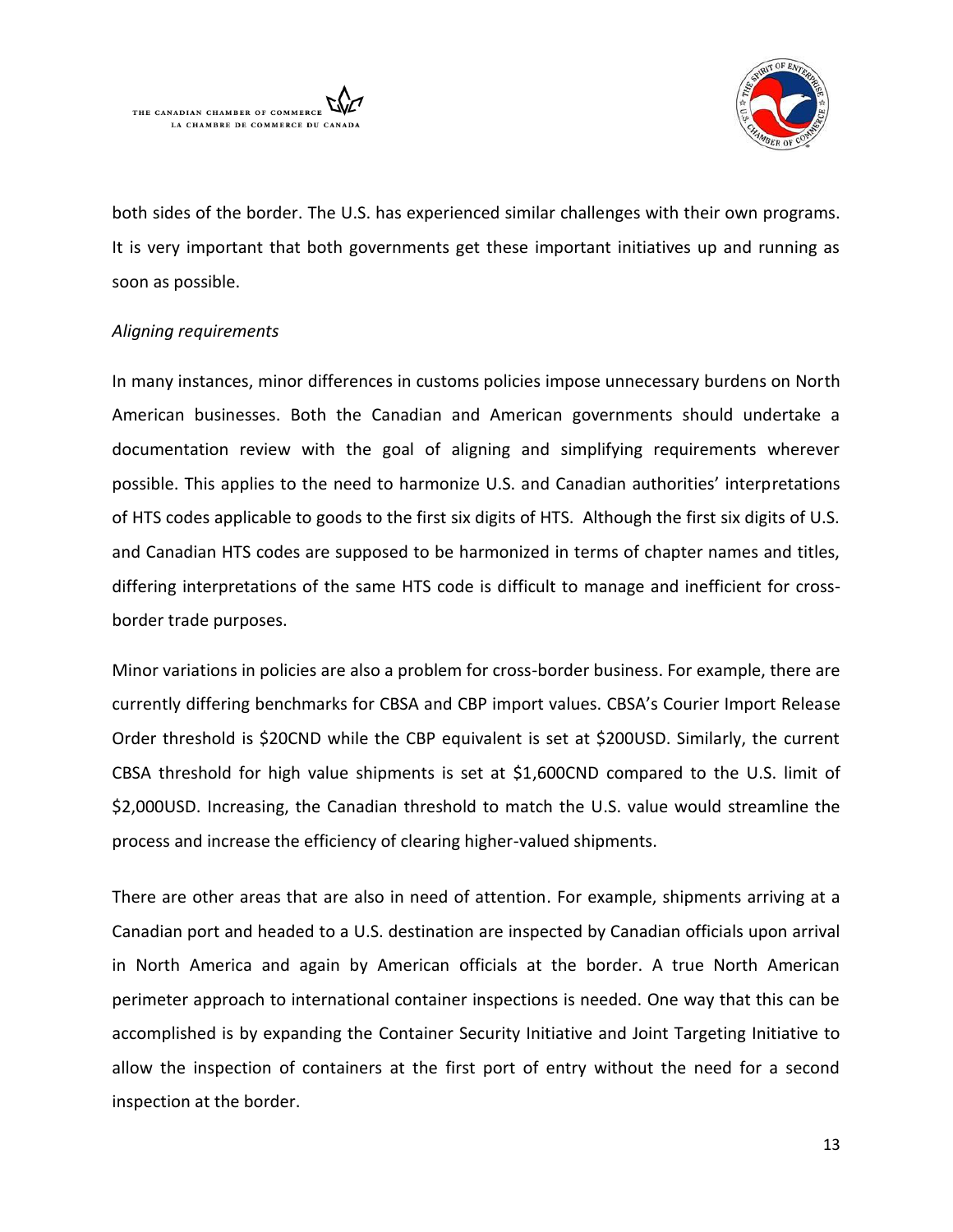

There is also a need to streamline and standardize security regulations at the Canada-U.S. border. For example, both countries currently rely on two different sets of screening requirements for air passengers and baggage. A bag screened in Canada must be re-screened in the U.S. Similarly, air passengers must remove footwear during the passenger screening process in the U.S. To remove duplicate screening and reduce complexity, the Canadian and U.S. governments should work towards the reciprocity of screening for passengers and baggage.

#### *Key Deliverables:*

- 1. Provide funding to the necessary government departments and agencies to ensure they put in place the OGD Single Window, a single electronic import and export filing system.
- 2. Ensure that the move towards advanced electronic reporting of trade data takes into account shipment risk, has clearly defined and consistent data elements and does not require data that companies cannot reasonably obtain.
- 3. Ensure that the rules governing the transmission of electronic data are clearly defined and are updated to reflect current practices.
- 4. Undertake a full review of security procedures adopted post 9/11 to determine the effectiveness and cost of each policy.
- **5.** The Canadian and U.S. governments should work towards the reciprocity of screening for air passengers and baggage with the goal of removing duplicate screening.

# **Border Infrastructure and Technology**

As a trade-dependent country, Canada's prosperity is closely tied to its international commerce. In recent years, Canada has been diversifying its international trade, yet our economic partnership with the U.S. will continue to form a cornerstone of our trade policy.

The success of this partnership depends on our ability to effectively move people and goods more efficiently and cost effectively than our competitors. There has been good progress in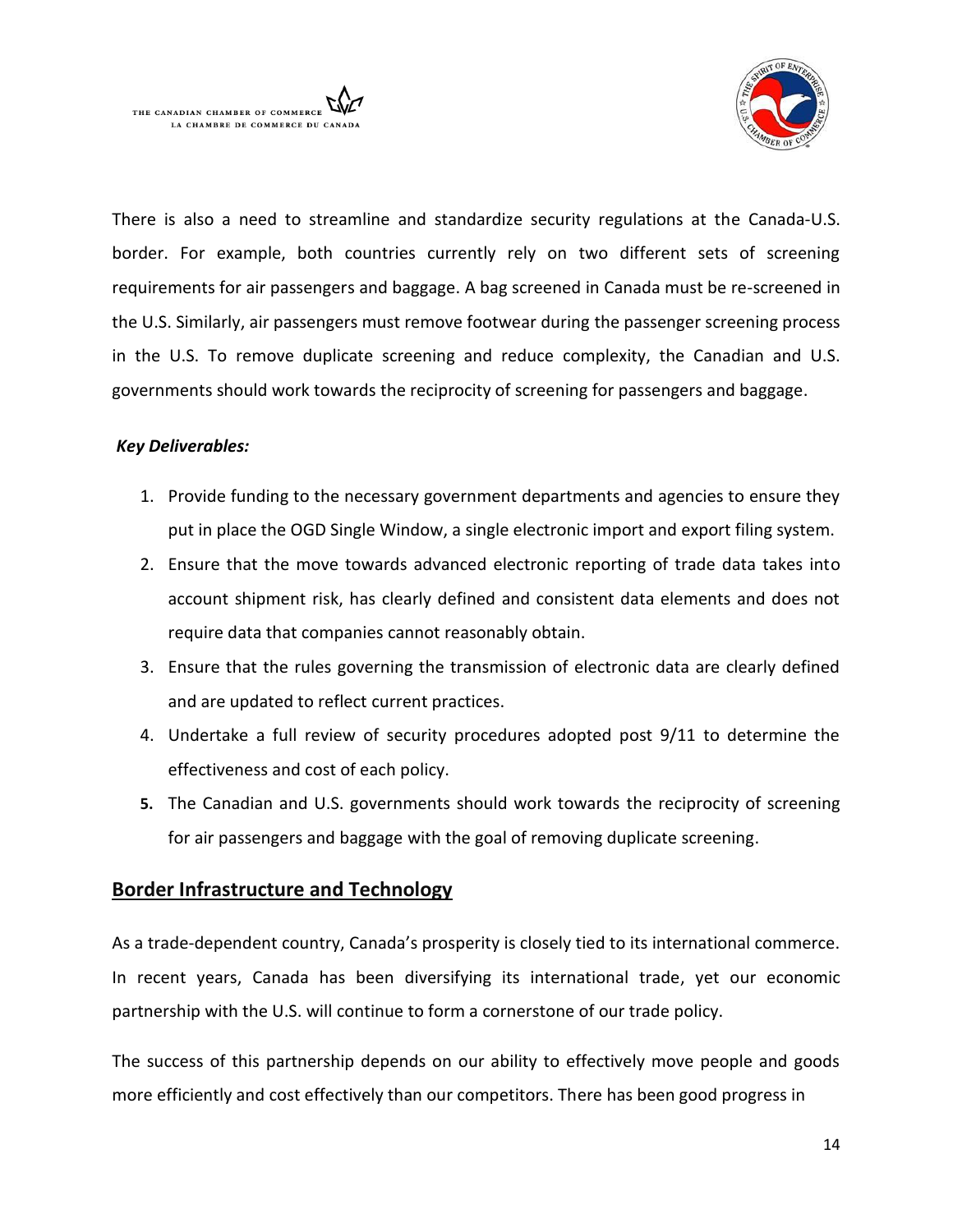



planning and investment into Canada's border and transportation infrastructure over the past several years. While this progress is welcome, the prioritization of border infrastructure investments—both physical and technological—are needed to ensure that our main ports of entry are secure and able to adapt to increasing and shifting trade flows. Many companies that use the land border continue to experience delays thanks to infrastructure constraints. The government must continue to invest in Canadian ports, intermodal facilities, highways, bridges and border crossings.

# *Physical infrastructure*

Canada must continue to invest in our ports of entry, including the construction of a second crossing in the Windsor-Detroit region. Almost half of our bilateral trade goes through the Ontario-Michigan border making it a significant international gateway. A New International Trade Crossing would reduce congestion along the busy trade corridor and increase our security by providing redundancy in case of a terrorist attack. Similarly, the plans to double the capacity of the Peace Bridge between Buffalo and Fort Erie should be accelerated. Construction of this span should include dedicated lanes from interstate to highway to handle various levels of qualified shipments.

Another priority is the extension of FAST lanes further away from the port of entry. The majority of these lanes only begin a few meters away from the primary inspection booths meaning that C-TPAT participants remain in the same lines as non-certified traffic. This issue could be resolved by extending FAST lanes further away from primary inspections.

# *Technology*

The joint announcement presents a valuable opportunity for the Canadian government to change its approach to the collection of advanced commercial information and revitalize our security apparatus. One way that this can be accomplished is by investing in mandatory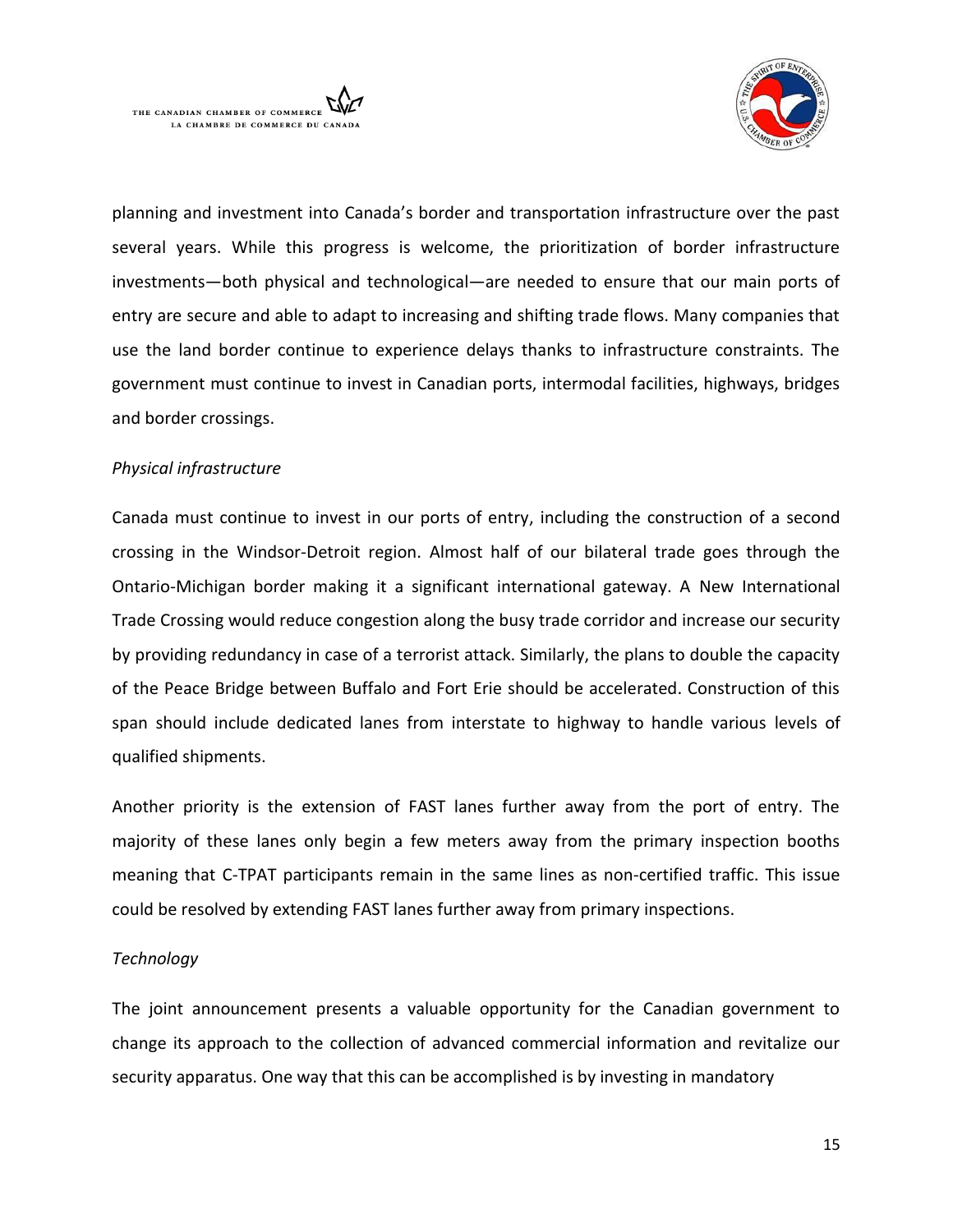



electronic reporting regimes. Mandatory electronic reporting would not only enhance our cargo security by allowing for a more integrated security approach across government agencies but would also boost Canada's ability to participate in the WCO's SAFE Framework of Standards.

The government should also increase the use of technology such as the Global Entry Program and NEXUS programs and maximize the use of these processes where possible. Increasing the use of technology at the border will bring both economic and security benefits. For example, the U.S. has installed vicinity RFID technology at almost all land border crossings. The installation of this technology will drastically reduce border wait times by eliminating the need to process documentation as the passenger's information appears on the border officer's screen as the vehicle approaches the border.

# *Key Deliverables:*

- 1. Build a second crossing in the Windsor-Detroit region.
- 2. Put in place a timeline for the installation of secure vicinity RFID technology in all lanes at major crossings that is compatible with the technology being used by the U.S.
- 3. Continue to enhance the infrastructure of our air, land and marine ports of entry in order to meet the demands of the integrated Canada-U.S. economy.
- 4. Ensure that there are a sufficient number of border crossings with 24/7 operations to facilitate cross-border trade and travel in all of Canada's provinces and territories.
- 5. Continue to promote and invest in all of Canada's gateways.

# **Protection of Intellectual Property Rights**

The Canadian and U.S. Chambers of Commerce are very concerned about the weak enforcement of intellectual property rights in Canada. Not only is the theft of intellectual